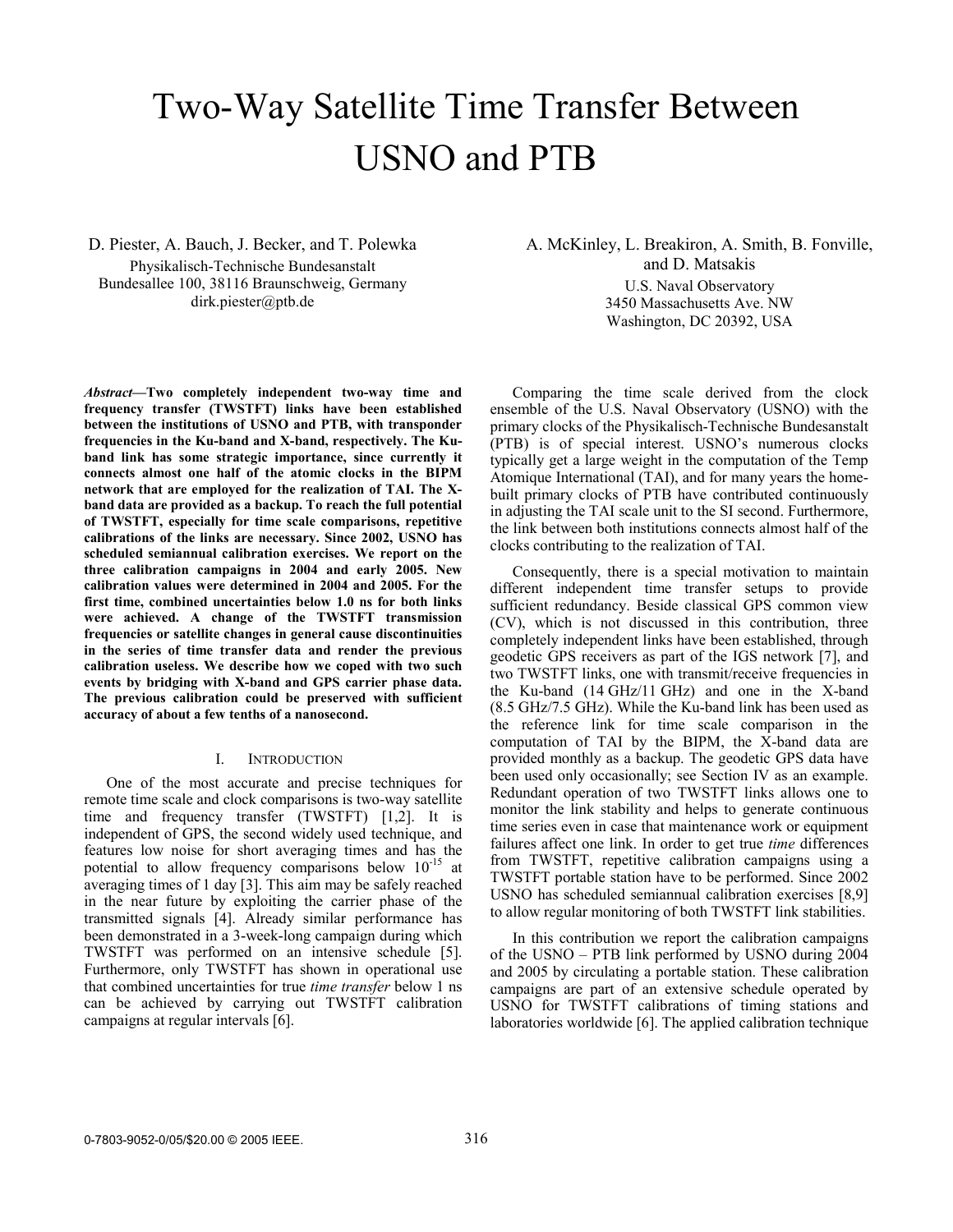

Figure 1. Schematic representation of the setup of a travelling TWSTFT station (TS) sequentially operated at USNO and PTB in three steps; the red arrows indicate the time transfer performed during the calibration with the TS. The blue line indicates the permanent TWSTFT links that are calibrated that way. Full lines indicate the measurements that are necessary for calibration.

is described in Section II. Thereafter (Section III), the data evaluation and the resulting calibration constants are discussed. In between the calibration exercises, measurement setup changes and changes in the satellite configuration happened and made application of data bridging procedures necessary. Their results and uncertainties are described in Section IV. The uncertainty evaluation of the calibration exercises is reported in Section V. Finally, all TWSTFT calibrations since 2002 and their impact on the two permanent links are discussed.

## II. CALIBRATION TECHNIQUE

The purpose of the TWSTFT calibration exercises described in this contribution is to determine the sum of the differential station delays and the transponder delay applied in the evaluation of time scale comparisons via two independent TWSTFT links between USNO and PTB in the Ku- and X-bands. This is achieved by using portable and calibrated TWSTFT equipment, the so-called travelling station (TS), working also in the X-band, to measure the differences between the time scales of USNO and PTB. Such an exercise is carried out in two steps.

The first step is the parallel operation of the travelling station side by side to the stationary X-band setup at USNO, both connected to the same clock representing UTC(USNO). The result is the Common Clock Difference (measurement  $A_1$  in Fig. 1),

$$
CCD(USNO, TS) = 0.5 \cdot TW(USNO)
$$
  
- 0.5 \cdot TW(TS@USNO),  
+ DLY(TS) (1)

where  $0.5$  TW(USNO) –  $0.5$  TW(TS@USNO) is determined by averaging over about 5 to 10 minutes the second-bysecond recordings of the so-called clock offset value provided in the data output of a dedicated time transfer modem (SATRE) which is used for generating and processing the TWSTFT signals. The clock offset data are computed every second combining the second by second data of the local measurement with the extrapolation of transmitted fit functions of the remote site data. The principle of the TWSTFT technique is described in [10]. DLY(TS) represents the connection of the TS's modem TX 1PPS to UTC(USNO). In several cases CCD values were determined with different hardware setup configurations so that the subsequent calibration trip could be successfully completed even in the case of failure of single components meanwhile. To verify the stability of the TS during the calibration trip, a second CCD measurement should be carried out after returning from the visit of the remote site (measurement  $A_2$ ) in Fig. 1).

Assuming that the internal delays of the TS remain unchanged when, in a second step, the station is operated at PTB, the true time difference  $UTC(PTB) - UTC(USNO)$  is determined, combining CCD with the results obtained at PTB (measurement  $B_{TS}$  in Fig. 1):

$$
UTC(PTB) – UTC(USNO) = 0.5 \cdot TW(TS@PTB)
$$
  
\n
$$
- 0.5 \cdot TW(USNO)
$$
  
\n
$$
+ REFDLY(TS) , (2)
$$
  
\n
$$
- CCD(USNO, TS)
$$
  
\n
$$
+ SAGNAC(USNO,PTB)
$$

where  $0.5$  TW(TS  $\omega$  PTB) – 0.5 TW(USNO) is determined as described earlier . Because the TS is connected to a hydrogen maser (H4) while UTC(PTB) is derived from the primary clock CS2 [11], the difference between both clocks has to be recorded separately; REFDLY(TS) represents this connection of the TS to UTC(PTB). SAGNAC(USNO, PTB) is the so-called Earth rotation correction [10], here -205.14 ns. Any independent time transfer technique that is operated in parallel to the TS can in principle be calibrated that way, since the calibration value CALR(USNO, PTB) can be determined by subtracting the true time difference from the time difference given by the link to be calibrated (LTBC) (measurement  $B_{LTBC}$  in Fig. 1):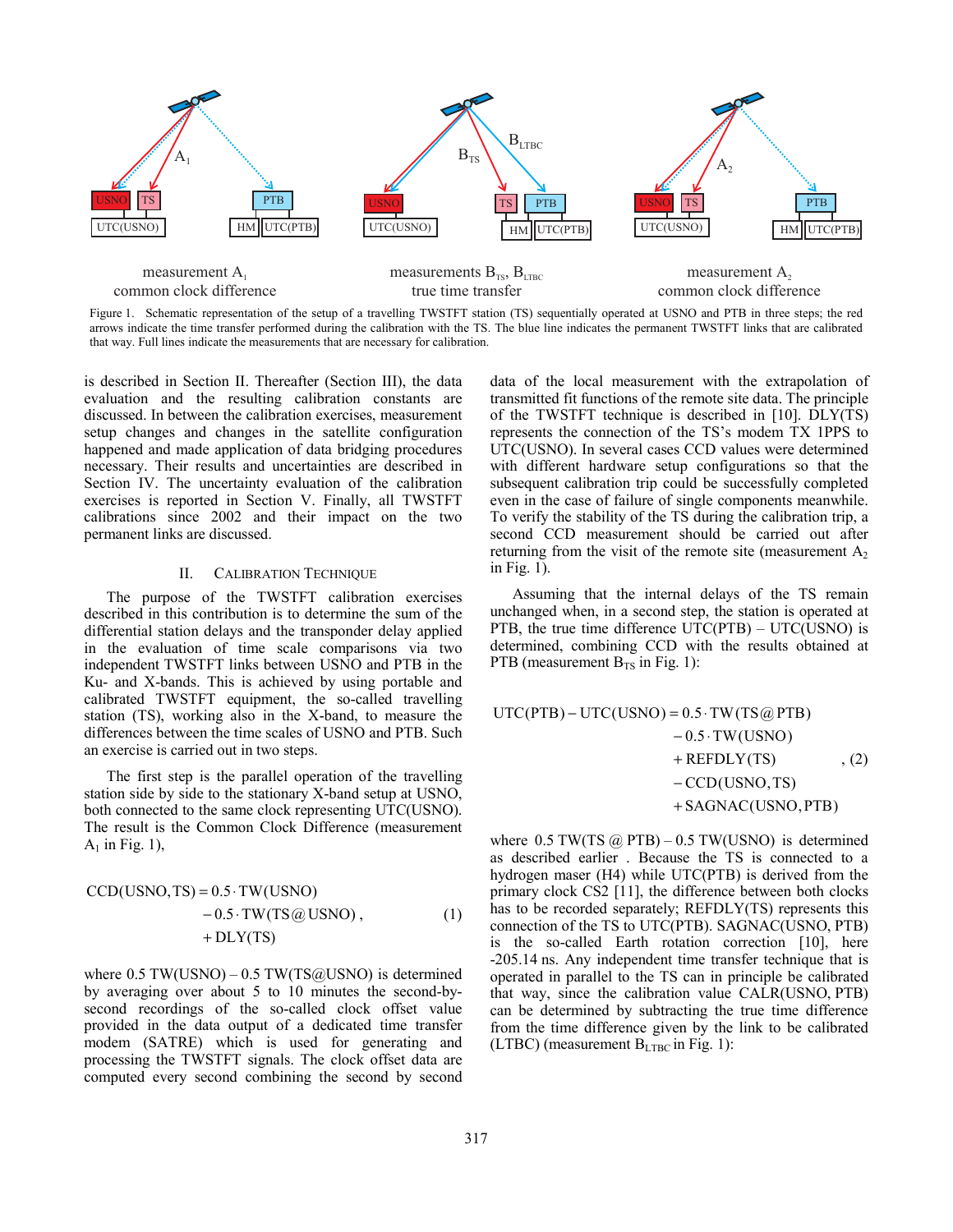CALR(USNO, PTB) = 
$$
[UTC(PTB) - UTC(USNO)]_{LTBC}.
$$
 (3) 
$$
-[UTC(PTB) - UTC(USNO)]_{TS}.
$$

Note that the calibration setup and one LTBC (X-band) make use of the same hardware at USNO site. This is neither necessary nor recommended. However, the use of hardware for both purposes may reduce time-dependent instabilities otherwise unavoidable between completely independent hardware.

# III. CALIBRATION EXERCISES IN 2004 AND 2005

Three calibration exercises were carried out by USNO in March and September 2004 and May 2005 (hereafter Mar'04, Sep'04, and May'05, respectively). In the following the results are summarized. In Section III-A the precalibration, i.e. the determination of the CCD and its influence on the estimated uncertainty of the calibration is discussed. Thereafter, the calibration measurements at PTB are described. Note, in between both consecutive calibration exercises the continuity of at least one TWSTFT link had to be preserved by bridging the data using data of the other operated TWSTFT link. The procedures are described in Section IV.

#### *A. Determination of the CCD*

Before shipment of the TS to a remote site, the CCD is determined according to (1). Only the measurement of the CCD enables the true time transfer to a station to be calibrated, assuming that the internal delays of the calibration device do not change during the whole trip. This can be tested by comparing CCD measurements before and after the trip. At present, this is the only practical way to estimate internal delay changes of the hardware during the trip. The difference between both measurements indicates the possible delay changes of the calibration setup to be considered in estimating the calibration uncertainty. A rather bad example is depicted in Fig. 2, in which the results of the initial and the closure measurements of the Mar'04 calibration are shown. Note that the date of the calibration is not close to the middle of the two measurements at USNO. Nevertheless, the interpolated CCD has been used to determine the differences between TS and stationary X-band and Ku-band measurements.

Repeated calibration exercises of USNO in the USA have proven that closure errors are well below 1 ns, if no hardware failure happened. For example, the SUV, a dedicated van hosting the travelling station, including full temperature control of the "indoor" equipment, enabled closures below 0.4 ns in most exercises to be reached [6]. The same level was achieved in a European calibration campaign using the portable station of the Technical University of Graz [14]. The travelling station used here was shipped several times, and an average closure of 0.48 ns was noted [6]. However, a closure measurement was not carried out after all calibration trips discussed here. It was done only if doubts about the achieved results arose. In other cases, the stability of the TS had to be derived from earlier experience. We estimate the



Figure 2. Initial (February 13) and closure (July 8) measurements for the Mar'04 calibration at USNO. Gray diamonds represent single measurements, and black diamonds and error bars represent the mean and standard deviation, respectively. Interpolation of both results (red diamond) provides the common clock difference between permanent and the travelling station (TS) of USNO for the epoch of the TS operation at PTB.

instability during the Mar'04 exercise from the closure depicted in Fig. 2 to be 0.8 ns. The same value is assumed for the Sep'04 trip. After the evaluation of several calibration trips, we assume 0.6 ns for the 1-sigma uncertainty for the May'05 exercise.

## *B. True Time Transfer*

Two calibrations were carried out in 2004. The second, Sep'04, calibration became especially important because in the Ku-band link an unexpectedly large time step of about 14 ns was noticed after a rather small change of the transmission frequencies. The Ku-band data gap of a few days was bridged with X-band data, and the delay change was afterwards verified during the Sep'04 calibration. Just a few days before the May'05 calibration was carried out, Intelsat requested a switch to another satellite for TWSTFT activities, which introduced an unknown delay-change in the transponder configuration of the satellite. Fortunately, the applied bridging procedure could be soon verified.

#### *1) Calibration Exercise Mar'04*

In Fig. 3 the time difference UTC(PTB) – UTC(USNO) is shown using both TWSTFT links and the TS during the visit from 8 to 10 March. Ku-band (blue squares) was operated 24 sessions per day while TS was in operation at PTB. The permanent X-band link (open red squares) had a break (1 day) due to a modem synchronization problem at PTB. From noon of MJD 53073 on, the PTB station was operated with a new low-noise amplifier (LNA) (yellow filled diamonds), and additional sessions were recorded. The black lines/arrows are just guides for the eye.

The sessions with the transportable station were grouped into five data sets. Set 1: TS was linked directly to UTC(PTB); both the frequency reference and the 1PPS were related to the caesium clock CS2 steered in frequency. Sets 2 to 4: the primary modem SATRE 87 (S87) was connected to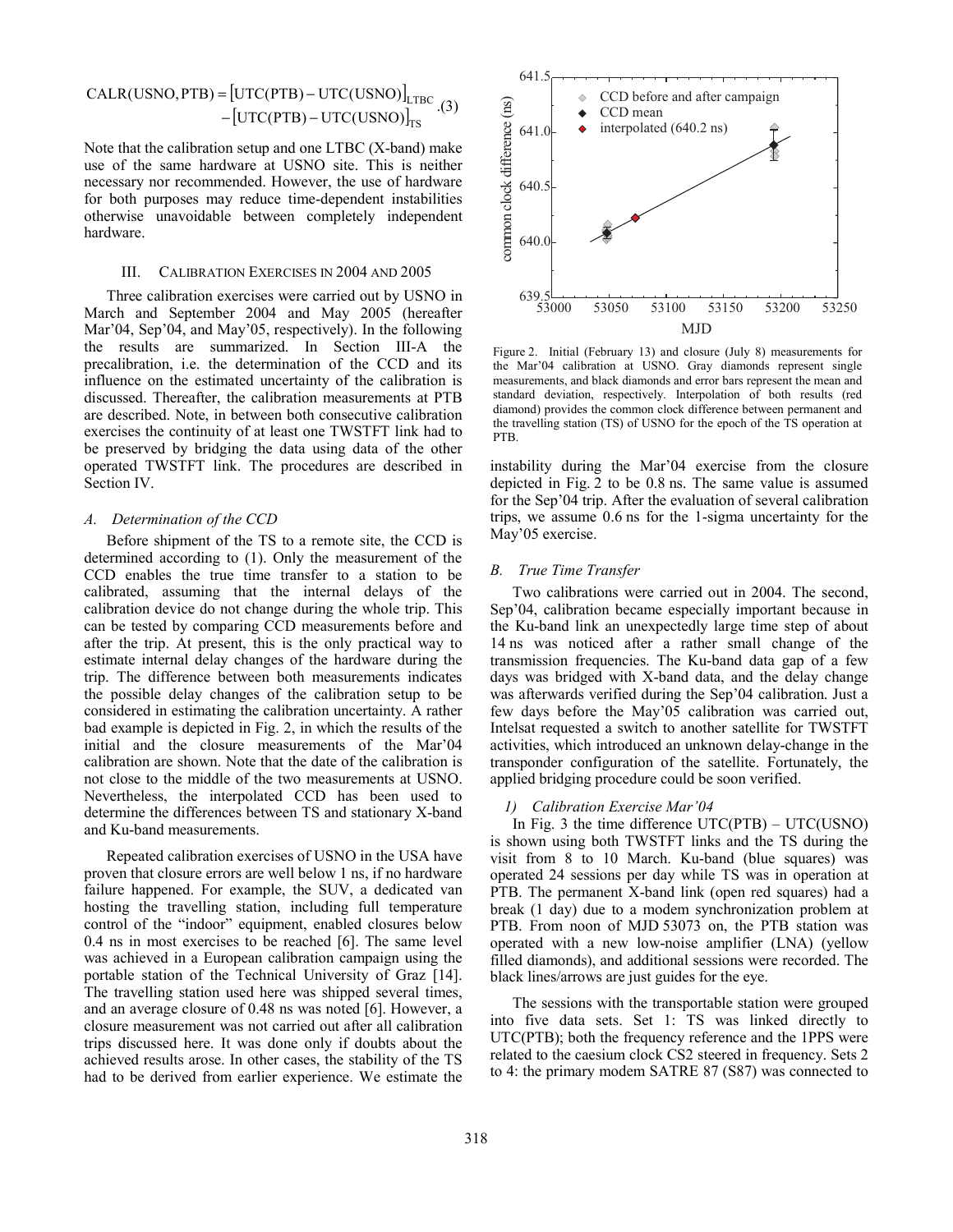

Figure 3. March 2004 results: a) Comparison of the time scales UTC(USNO) and UTC(PTB) using three TWSTFT links during the calibration campaign of March 2004: Ku-band (blue squares), X-band (open red diamonds), and TS (full symbols). Here we distinguish between sets 2 to 4, when the TS standard configuration was used, and sets 1 and 5 when test measurements were carried out using a different reference frequency (set 1), cabling, and modem (set 5). b) Doubledifferences [UTC(PTB) – UTC(USNO)]<sub>Ku-band</sub> – [UTC(PTB) –  $UTC(USNO)$ <sub>ITS</sub> (blue squares) and  $[UTC(PTB) - UTC(USNO)]_{X-band}$  –  $[UTC(PTB) - UTC(USNO)]_{TS}$  (red diamonds). The yellow fill indicates that a new LNA in the receiving path of PTB's X-band station was installed.

the hydrogen maser H4 (5 MHz and 1PPS). Set 5: the backup modem S268 was used with two different cable configurations.

To compare the results of calibration measurements with those of regular TWSTFT sessions, every single calibration measurement was subtracted from the interpolated value of two adjacent points of the regular measurements. The mean and the standard deviation of each data set (1-5 in Fig. 3a)) was computed. Also, the mean and standard deviation of corresponding Ku-band and permanent X-band data were evaluated. In Fig. 3b) the double-differences [UTC(PTB) –  $UTC(USNO)]_{Ku-band} - [UTC(PTB) - UTC(USNO)]_{TS}$  and  $[UTC(PTB) - UTC(USNO)]_{X-band} - [UTC(PTB)$  $UTC(USNO)$ <sub>IS</sub> are shown giving the CALR values according to (3). The closure measurement was only

performed for the primary setup of the TS. Thus, only sets 2, 3, and 4 are considered for a comparison between transportable X-band and Ku-band for this exercise. The mean offset is 1.7 ns. For X-band comparison only sets 3 and 4 are relevant, since only they reflect the equipment setup valid thereafter. The mean offset is 1.2 ns. Taking into account the satellite change in the Ku-band link as well as several setup changes of PTB's X-band station, which required some bridging procedures, the results are excellent, e.g. they are in good agreement with the estimated uncertainty for time transfer through both links of 3 ns, as reported in [9].

#### *2) Calibration Exercise Sep'04*

On MJD 53268 and MJD 53269 (20-21 September 2004) the USNO travelling station was again in operation at PTB. Before the calibration trip was started, CCD values were determined at USNO with different hardware setup configurations to enable hardware changes at PTB in case of operation failures of single components. Because later at PTB only two different hardware setups were used, only those results are listed in Table I. The main setup included S81 at USNO and S87 at the TS, and S268 was part of the backup setup. One data sample represents the average of about 10 minutes of the so-called clock offset data provided by the travelling SATRE modem every second.

At PTB the TS was again connected to the hydrogen maser H4 as a frequency reference. To connect the Tx output of the modem to UTC(PTB), REFDELAY measurements were done immediately before the calibration sessions were performed. As at the USNO site, TWSTFT was performed between the TS and the USNO station. On 2 days (MJD 53268 and 53269) three sets of measurements were collected. The primary modem S87 was used (black/red diamonds) in sets 1 and 2, whereas the backup modem S268 was used during set 3. Ku-band (blue squares) and the permanent X-band link (S76-S81,open red diamonds) were operated during 24 sessions per day.

The double-differences evaluated from measurements using setup 1 (data sets 1 and 2 in Fig. 4) show good agreement within the statistical uncertainty, while the results of setup 2 (data set 3) are more than 1 ns off. During the operation at PTB the modem temperature of setup 2 was 49 °C, which is about 5 °C above normal operation condition. Thus, these data points were later skipped in a final determination of the double-differences. Only the averages of data sets 1 and 2 were used. In Table II the results of the 2004 calibration exercises are shown, as well as the results of

TABLE I. CCD between the travelling station and the USNO station (SATRE81)

| setup   | <b>CCD</b><br>(ns) | sigma<br>(ns) | samples | date<br>(MJD)   |  |
|---------|--------------------|---------------|---------|-----------------|--|
| 1(S87)  | 641.210            | 0.072         | h       | 53214,<br>53215 |  |
| 2(S268) | 639.305            | 0.216         |         | 53228           |  |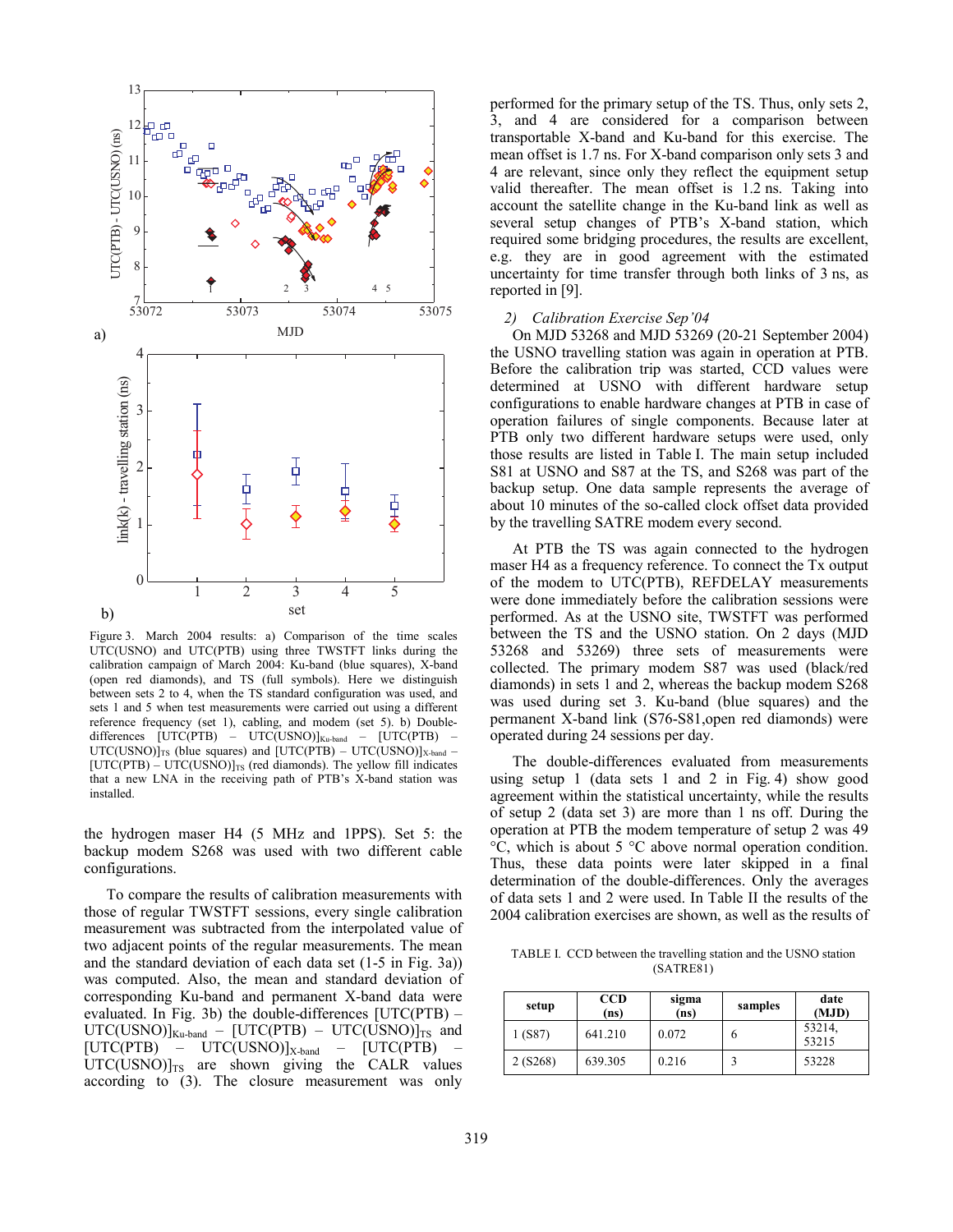

Figure 4. September 2004: a) Comparison of the time scales UTC(USNO) and UTC(PTB) using three TWSTFT links during the calibration campaign in September 2004: Ku-band (blue squares), X-band (red diamonds), and TS (full symbols). Here we distinguish between sets 1 and 2, when the TS standard configuration including primary modem S87 was used, and set 3, when the backup modem S268 was used. b) Double-differences between regular links (Ku-band, X-band) and the link via the travelling station (TS). Gray symbols represent the single differences, while the colored symbols represent the average over each set of data (colorcode as above).

the previous exercise during March, and the difference between them is given. The evaluation was done without a closure measurement at USNO. But taking into account the excellent agreement between both calibration trips, the September experiment should not be affected by instabilities. Taking into account the results of data bridging of the Kuband (14.2 ns; see Section IV), the effective differential correction is only 0.6 ns for the Ku-band link and 0.4 ns for the X-band link.

TABLE II. Calibration results and differential corrections to be applied. For details see the text.

|                  | $\delta \Delta T$ (ns)<br>Mar'04 | $\delta \Delta T$ (ns)<br>Sep <sup>3</sup> 04 | differential<br>correction (ns) |
|------------------|----------------------------------|-----------------------------------------------|---------------------------------|
| $X$ -band $-$ TS | 12                               | 1.6                                           | $+0.4$                          |
| $Ku$ -band – TS  | 17                               | 16.5                                          | $+0.6^1$                        |

<sup>1</sup>For the differential correction a 14.2 ns jump in the data derived from data bridging (see Section IV) is taken into account.



Figure 5. May 2005: a) Comparison of the time scales UTC(USNO) and UTC(PTB) using three TWSTFT links during the calibration campaign in Sep'05: Ku-band (blue squares), X-band (red diamonds), and TS (full symbols). b) Double-differences between regular links (Ku-band, X-band) and the link via the travelling station (TS). Gray symbols represent individual measurements, whereas the colored symbols represent the average over each set of data.

#### *3) Calibration Exercise May'05*

From 18 to 20 May 2005 the TS was again operated at PTB. As in previous calibrations, the number of Ku-band measurements was increased from the nominal four to 24 sessions per day. The TS was operated on 3 days with the primary setup, while on day 2 different hardware configurations were employed aiming at sufficient redundancy in verification of the results. In Fig. 5a), the true time transfer of the TS is depicted, together with the results of the X-band and the Ku-band data recorded during the calibration days. As an example, the double-differences Kuband - TS are shown in Fig. 5b). The single measurements were grouped with respect to the recording day and to the hardware setup employed. A comparison of the mean values of all groups, including the X-band double-differences which are not shown here, proves that the day-to-day instability is less than 0.7 ns in both links calibrated. The mean over all recorded data points (only one outlier was removed) results in differential corrections to the Ku-band link of -1.05 ns and to the X-band of –1.00 ns, respectively. The standard deviations are 0.26 ns and 0.37 ns, respectively.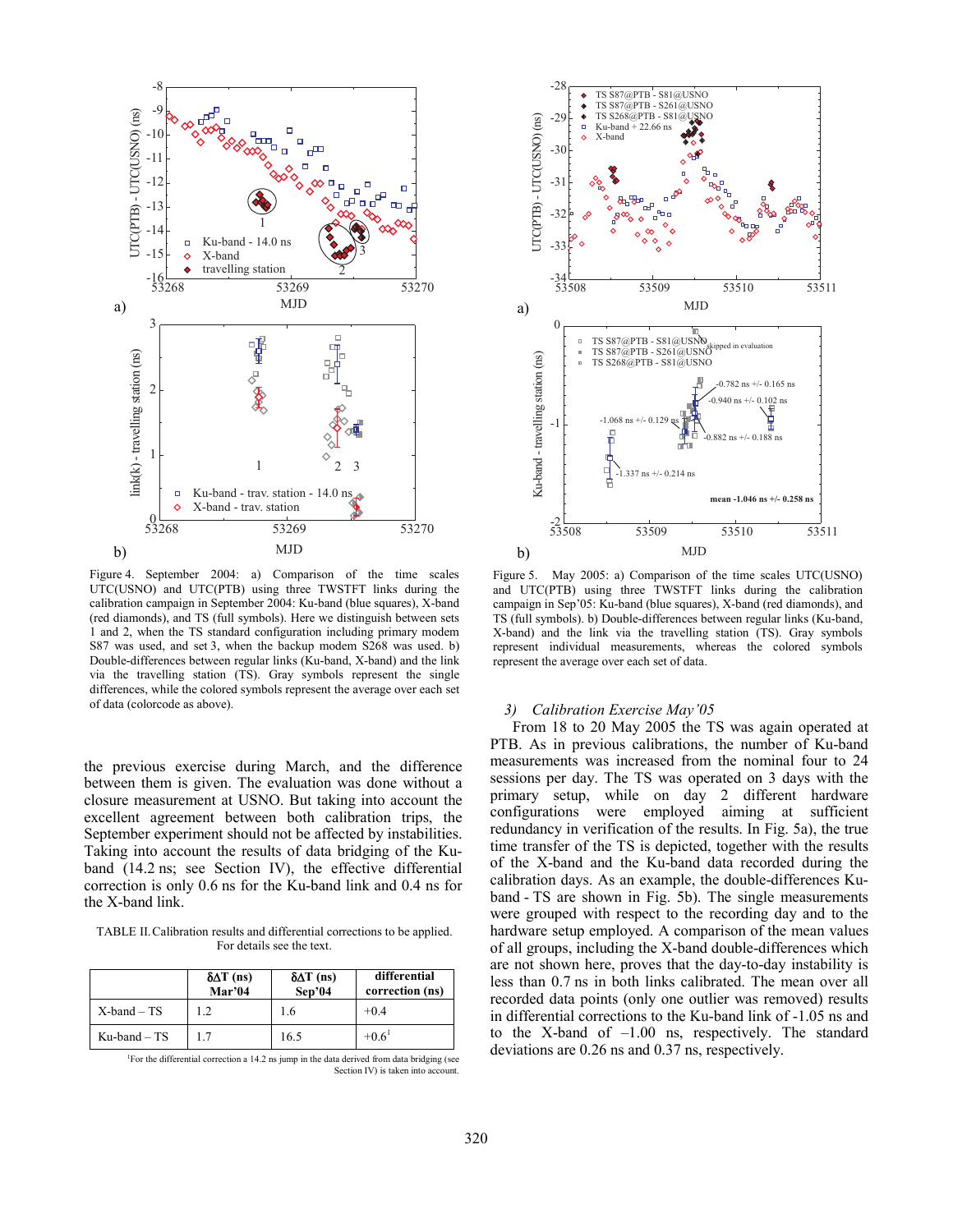

Figure 6. Two examples of bridging Ku-band data jumps: a) Doubledifferencing Ku-band and X-band data and averaging over some weeks before and after the jump reveals a magnitude of 14.18 ns. MJD 53100 corresponds to 5 April 2004. b) Comparison of results employing different link bridges, i.e. X-band TWSTFT as well as GPS CP data. MJD 53486 corresponds to 6 July 2005.

# IV. BRIDGING DATA JUMPS AND GAPS IN 2004 AND 2005

A calibrated TWSTFT link is susceptible to delay changes due to equipment replacement or even up- and downlink frequency changes requested by the satellite provider. In such cases, discontinuities and data steps or jumps deteriorate the calibration accuracy. To minimize the impact of such actions, the data of the affected link can be bridged with data of another low-noise link that is operated in parallel. A minimum loss of accuracy can be achieved by employing GPS carrier phase (CP) data or even a second TWSTFT link. Two examples are given in the following.

On 8 July 2004 (MJD 53194) Intelsat disconnected the transponder configuration of IS 903 used for the transatlantic Ku-band link between the US (affecting the National Institute of Standards and Technology (NIST) and USNO) and several European time laboratories (among them PTB). Using new transmit/receive frequencies, the link was reestablished on 27 July (MJD 53216). An analysis revealed a jump of approximately 14 ns in all transatlantic links, which could be attributed to the new transponder configuration, including the frequency change of some 10 MHz. However, the magnitude of the jump was unexpectedly large and is still not understood. Fortunately, the unaffected X-band link was in full operation during the break. Thus, a comparison of H4(PTB) – UTC(USNO) via Ku-band and X-band before and after the jump allowed the determination of the true magnitude of the jump by computation of the double-difference [H4(PTB) -  $UTC(USNO)$ ]<sub>Ku-band</sub> – [H4(PTB) - UTC(USNO)]<sub>X-band</sub>. The results are shown in Fig. 6a). 317 and 176 data points were averaged over a period of 93 days before and 53 days after the jump, respectively. The standard deviations are 0.54 ns and 0.55 ns respectively. The combined statistical uncertainty is thus 0.77 ns. The difference between both values of 14.18 ns is considered as entirely due to the jump in the Ku-band, and thus represents the recalibration value to be applied to the Ku-band data evaluation. This is in good agreement with the value of 14.0 ns computed by the BIPM independently [12].

The second example was carried out to account for a complete satellite change in the Ku-band TWSTFT network. In this framework the Astronomical Institute of the University of Bern (AIUB) supported the TWSTFT community with GPS CP data computed using the Bernese GPS software [5,13]. The result of the bridging is depicted in Fig. 6b), together with the result from the bridging analysis using X-band data. The double-difference Ku-band – GPS CP gives  $-22.88$  ns, while Ku-band  $-$  X-band gives  $-$ 22.66 ns. The differences are well within the standard deviation of the X-band related data, amounting to 0.87 ns and of the GPS CP related data, amounting to 0.44 ns. They are also consistent with the uncertainties of the means of 0.21 ns and 0.09 ns, respectively, which are calculated by dividing the standard deviation by the square-root of the number of the measurements, assuming a normal distribution of the individual measurements.

## V. UNCERTAINTY EVALUATION

The overall uncertainty of the calibration constants can be calculated using the following equation (see [14]):

$$
U = \sqrt{u_{A,1}^2 + u_{A,2}^2 + u_{B,1}^2 + u_{B,2}^2 + u_{B,3}^2} \ . \tag{4}
$$

As described in Section II, to determine a calibration constant for a link, three measurements are necessary. Thus, three measurements contribute with their noise.  $u_{A,1}$  reflects the statistical uncertainty of the CCD determination;  $u_{A,2}$  is the statistical uncertainty of the measurements at the remote site  $B_{TS}$  and  $B_{LTBC}$ . In comparison with the use of a TS in relative mode, where only two measurements are sufficient for one link calibration, one would expect the noise to increase. In the so-called relative mode, the outcome is the differential station delay between two TWSTFT ground stations, rather than a true time difference as given by (2).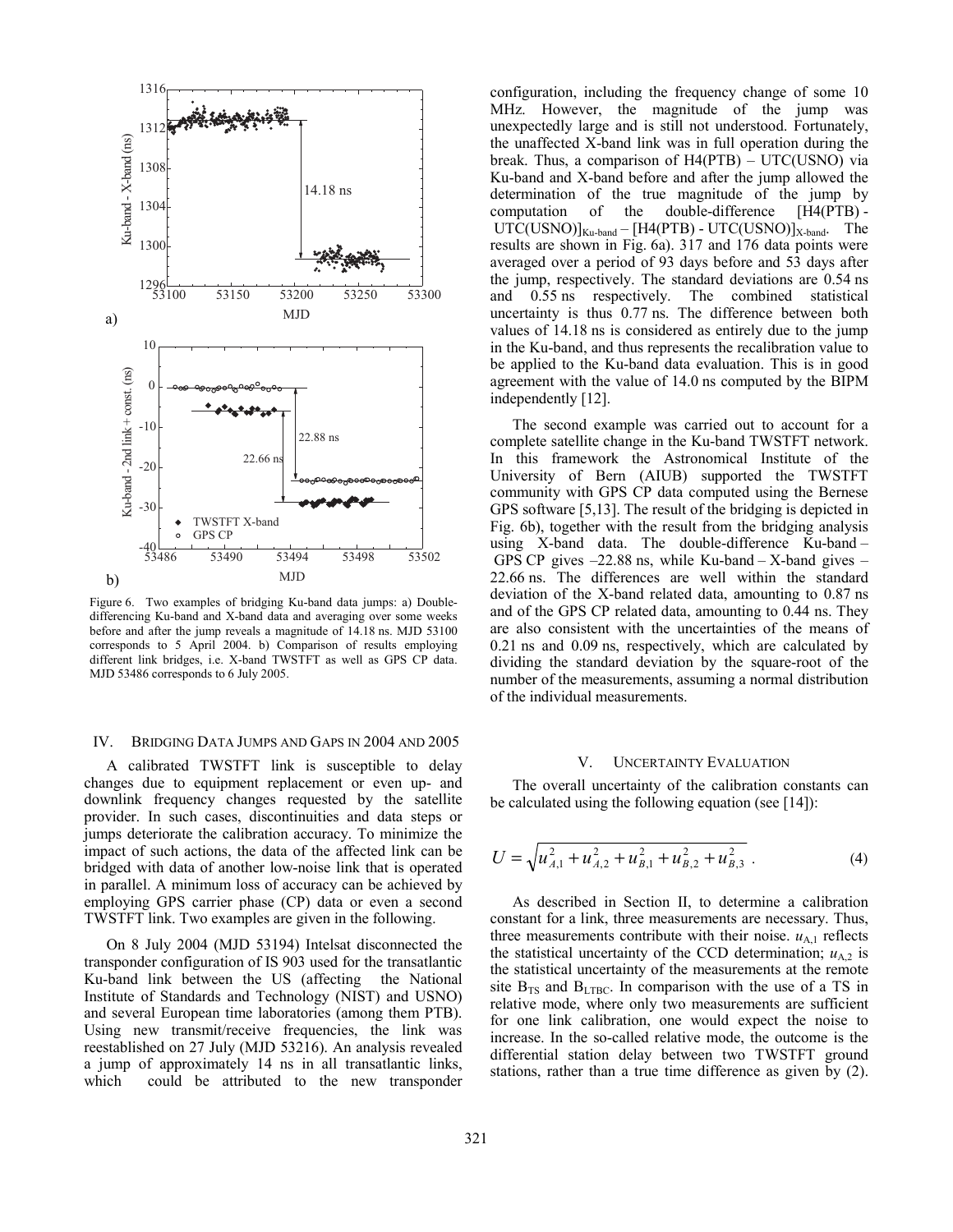The systematic contributions reflect the stability of the TS as well as the stability of the home station of USNO and are contained in  $u_{B,1}$ . The connection to the local time scale UTC requires one time interval measurement. We have to account for this by applying  $u_{B,2} = 0.5$  ns according to the time interval counter specifications.  $u_{B,2}$  reflects all other systematic errors, e.g. the stability of the connection to the local UTC (0.1 ns), Tx/Rx-power,  $CN_0$  (overall 0.1 ns). In Table III the estimated uncertainties are summarized.

## VI. LONG-TERM COMPARISON OF CALIBRATIONS FROM 2002 TO THE PRESENT

In Fig. 7, a long-term record of the time scale difference UTC(PTB) – MC2(USNO) is depicted. The Circular T values published monthly by the BIPM reveal that both time scales do not drift apart by more than 25 ns for most of the time. The course reflects mostly the behavior of UTC(PTB), because UTC(USNO) did not diverge from UTC by more than 6 ns during the last few years. The yellow diamonds indicate the results of the calibration exercises carried out since summer 2002. As one can see from Fig. 7b), where the differential corrections derived from the calibration exercises are depicted, only smooth corrections were needed to adjust the calibration constants of both links in Ku-band (mean  $0.21$  ns, rms  $1.00$  ns) as well as in X-band (mean  $0.16$  ns, rms 0.81 ns), taking into account the necessity of applying bridging procedures to delay changes along the signal path as described above. The estimated uncertainty of the links, including the uncertainty due to bridging procedures at the day of calibration, is depicted as gray bars, while the estimated uncertainty of individual calibrations is indicated by error bars. The latter are within the former which confirms that the uncertainty estimation was made conservatively.

#### VII. CONCLUSION

The operation of two independent TWSTFT links between USNO and PTB offers the opportunity to maintain the accuracy of time transfer at the nanosecond level. Repeated calibration exercises show very good reproducibility of the combined estimated uncertainties at the border or even below the 1 nanosecond level. Furthermore, the 2004 and 2005 calibration exercises prove that accurate bridging techniques minimize a deterioration of the time



Figure 7. a): Long-term TWSTFT data of the link UTC(PTB) – MC2(USNO) since 2002-05-06 (MJD 52400). Ku-band data are shown as blue squares and X-band data as red diamonds (shifted by –20 ns). The circles indicate the results of the quasi-semiannual calibration exercises with the travelling X-band station from USNO. b) Differential corrections to be applied to the TWSTFT links. The error bars reflect the estimated uncertainty of the calibration; the gray bars represent the estimated uncertainty of the link at the day of calibration including uncertainties due to data bridging.

transfer accuracy by exploiting a bridge such as GPS CP or a secondary TWSTFT link. The uncertainty achieved is about a few tenths of a nanosecond.

To reach uncertainty levels of time transfer well below 1 ns will require that the instability of the links itself will be better understood. We observe annual variations between the

|            | $u_{A,1}$ (ns) | $u_{A,2}$ (ns) | $u_A$ (ns) | $u_{\rm B,1}$ (ns) | $u_{\rm B,2}$ (ns) | $u_{B,3}$ (ns) | $u_{\rm B}$ (ns) | $U$ (ns) |
|------------|----------------|----------------|------------|--------------------|--------------------|----------------|------------------|----------|
| Mar'04 Ku  | 0.095          | 0.327          | 0.341      | 0.799              | 0.5                | 0.141          | 0.953            | 1.012    |
| Mar'04 $X$ | 0.095          | 0.191          | 0.213      | 0.799              | 0.5                | 0.141          | 0.953            | 0.977    |
| Sep'04 Ku  | 0.072          | 0.267          | 0.277      | 0.799              | 0.5                | 0.141          | 0.953            | 0.992    |
| Sep'04 $X$ | 0.072          | 0.318          | 0.326      | 0.799              | 0.5                | 0.141          | 0.953            | 1.007    |
| May'05 Ku  | 0.211          | 0.258          | 0.333      | 0.586              | 0.5                | 0.141          | 0.783            | 0.851    |
| May'05 $X$ | 0.211          | 0.373          | 0.429      | 0.586              | 0.5                | 0.141          | 0.783            | 0.892    |

TABLE III. UNCERTAINTY BUDGET EVALUATION OF THE CALIBRATION EXERCISES. FOR DETAILS SEE THE TEXT.